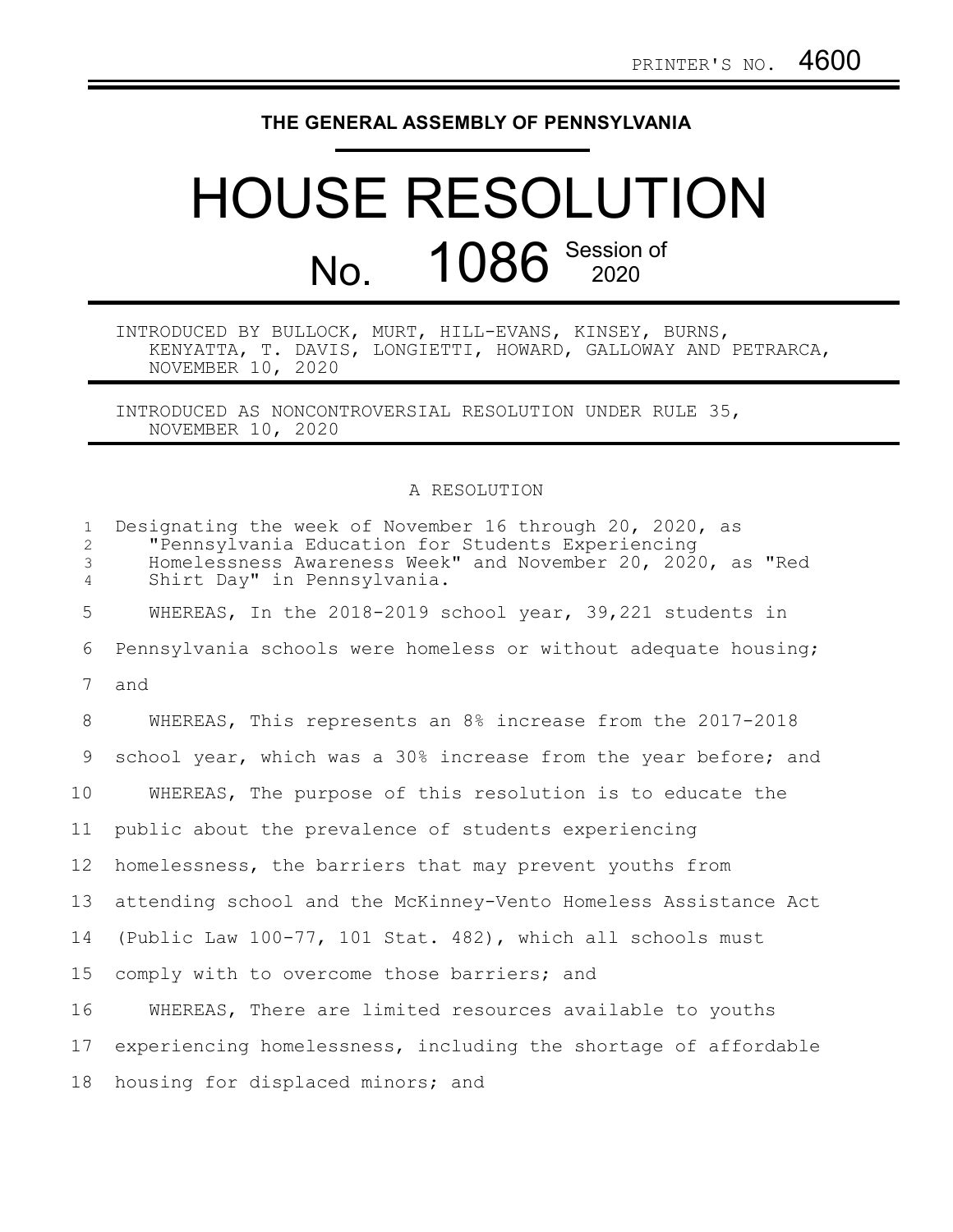WHEREAS, Homeless assistance service providers, as well as community service opportunities for students and school service organizations need public support; and 1 2 3

WHEREAS, There are many organizations committed to sheltering and providing support services, meals and food supplies to people experiencing homelessness. However, very few of these services are specific to the needs of unaccompanied minors; and WHEREAS, Many shelters will not accept a child under 18 years of age without the company of a parent or guardian; and WHEREAS, There is still a dire need for additional resources to assist students experiencing homelessness to attend school and be successful, including the basic needs of food, clothing and educational supplies; and 4 5 6 7 8 9 10 11 12 13

WHEREAS, To show Statewide solidarity with children experiencing homelessness and their educators, the House of Representatives encourages Pennsylvanians to wear red on November 20, 2020, for "Red Shirt Day"; and 14 15 16 17

WHEREAS, The purpose of "Pennsylvania Education for Students Experiencing Homelessness Awareness Week" is to encourage schools, communities and individuals to plan for and support assistance programs for youths experiencing homelessness as they look to complete their education; therefore be it 18 19 20 21 22

RESOLVED, That the House of Representatives designate the week of November 16 through 20, 2020, as "Pennsylvania Education for Students Experiencing Homelessness Awareness Week" and November 20, 2020, as "Red Shirt Day" in Pennsylvania; and be it further 23 24 25 26 27

RESOLVED, That the House of Representatives urge all residents of this Commonwealth to recognize that education is key to preventing future homelessness and provides stability and 28 29 30

20200HR1086PN4600 - 2 -